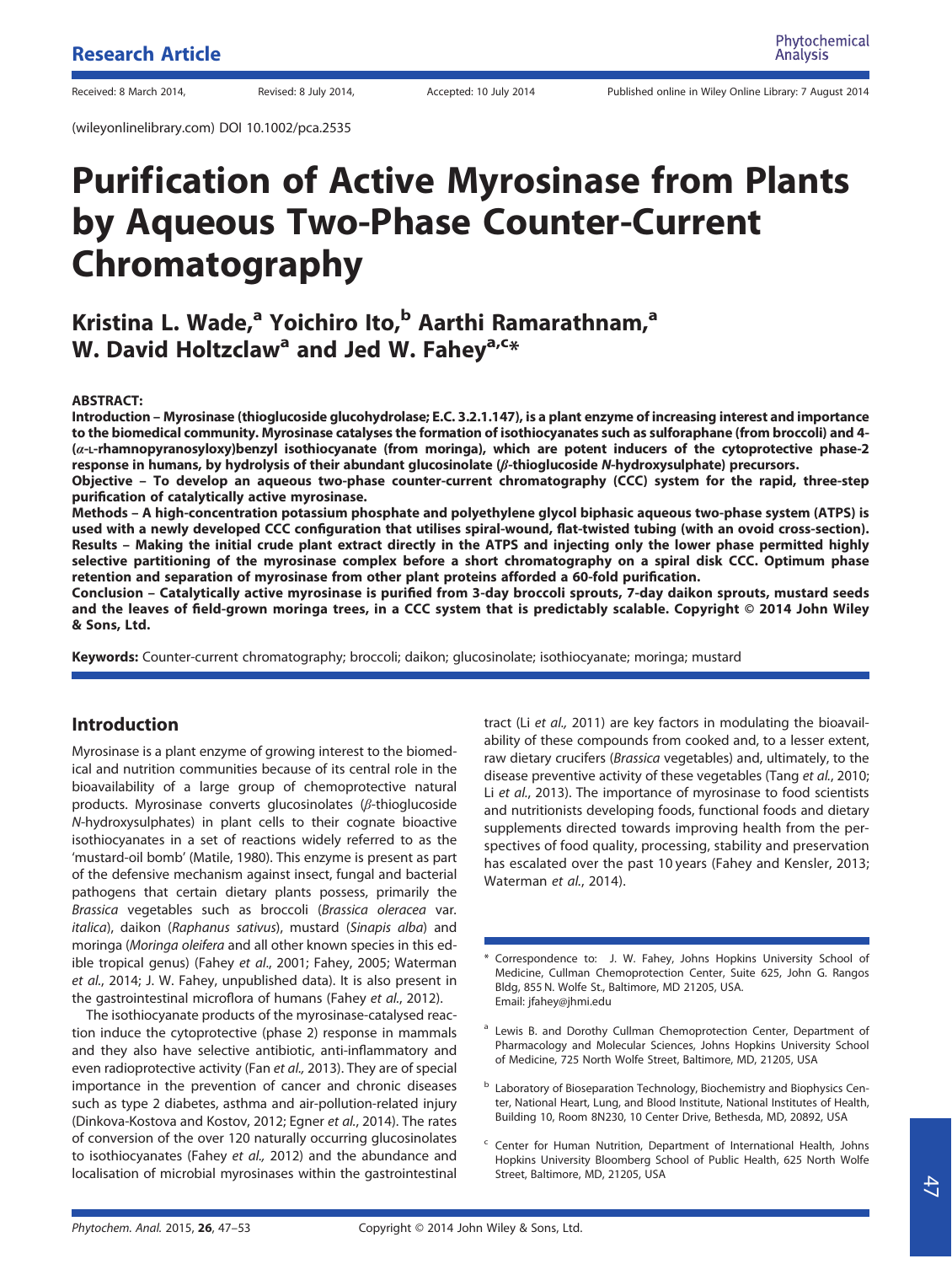Compounds are separated by counter-current chromatography (CCC) based on their partition coefficients between two immiscible solvent phases that are repeatedly mixed and separated as they flow past each other in opposite directions. Thus, CCC is a form of partition chromatography without the solid support system that is typically found in HPLC or fast protein liquid chromatography (FPLC) columns and, thus, without the potential irreversible adsorption onto the solid support phases and the problems that may hinder scaling up such separations (Ito, 2005). Early (and ongoing) applications of CCC focused upon two-phase systems containing ratios of four or five solvents that typically included hexane, ethyl acetate, acetonitrile, butanol, methanol and water, which produce a biphasic system that can be adjusted to favour the separation of compounds of a wide range of polarity, based upon their partition coefficients (Ito, 2005; Friesen and Pauli, 2007). The development of aqueous–aqueous polymer phase systems (otherwise known as aqueous two-phase systems or ATPS) for partitioning macromolecules and cell particles required further modification of CCC design in order to maximise retention of both phases (Albertsson, 1986). The two aqueous phases are kept immiscible by judicious addition of a polymer and high concentrations of salts. Without organic solvents present, tertiary protein structure is well preserved, provided that the pH of the ATPS is appropriately controlled. Specifically, polyethylene glycol (PEG)-potassium phosphate ATPS unilaterally partitions low molecular weight (MW) compounds to either the upper or lower phase, whereas macromolecules such as proteins are usually much more evenly distributed between phases. This provides great advantages for the isolation and purification of certain proteins by CCC, as initially demonstrated by Shibusawa et al. (2006, 2007).

The initial report of CCC isolation of an active enzyme from biological material utilised a lysate of Escherichia coli, from which 80% of the initial ketosteroid isomerase (3-oxo-Δ<sup>5</sup>-steroid isomerase) was recovered at 98% purity. This first recovery of active enzyme from CCC (cross-axis coil planet and toroidal coil designs) still required dialysis, ion exchange and concentration to produce a small quantity of enzyme (Qi et al., 1998). Cholinesterase was subsequently purified directly from human serum by CCC (Shibusawa et al., 2001), as was horseradish peroxidase from horseradish, but with very low enrichment and low yields (Magri et al., 2003). No other plant enzymes have been purified by CCC utilising an ATPS, but others have exploited the properties of the ATPS to purify glucosyltransferase from Streptococcus mutans (Yanagida et al., 2004), lactic acid dehydrogenase from bovine heart, alcohol dehydrogenase from bovine liver and histone deacetylase from E. coli (reviewed in Shibusawa et al., 2006).

The purifications reported herein, achieve good initial purification of the enzyme by optimising ATPS selection based on differential solubility of myrosinase, and loading only the phase in which myrosinase (but not most other plant enzymes) is most soluble. Furthermore, a spiral tubing assembly (STA) CCC configuration was utilised which resolved some of the difficulties in mixing and settling required by CCC separation that depend upon viscosity, but that with slow settling speed cannot be fully exploited owing to unacceptable loss of stationary phase. These procedures address retention of full catalytic activity, potential scalability, freedom from toxic solvents and minimising the number of processing steps.

# Experimental

#### Apparatus

Two mixer–settler barricaded disk (MSBD) CCC assemblies were used (Ito et al., 2013). The first unit (90 mL capacity, constructed by CC Biotech, Rockville, MD, USA) contained five stacked disks, each with four interwoven spiral channels that were barricaded every 5 mm with glass beads (1 mm) (3 M Reflective Products Division, Minnesota Mining & Manufacturing Co., St Paul, MN, USA) in every fourth section. Disks were sealed with Viton septa and sandwiched with a pair of aluminum flanges. The second unit (160 mL capacity, constructed by R. Clary, NIH, Bethesda, MD, USA) contained eight stacked disks, each with 300 barricaded chambers.

A single STA CCC unit was manufactured as described (Ito et al., 2013). Briefly, it had a 10 cm revolution radius (for the spiral tube support plus counterweight; Fig. 1A) and a 90 mL capacity spiral tube assembly



Figure 1. Schematic view of spiral tube assembly (STA) counter-current chromatography (CCC) configuration: (A) external view of assembled spiral tubing support rotor in the 12-radial groove configuration shown in the inside view (B) and wound with flat-twisted PTFE tubing (C).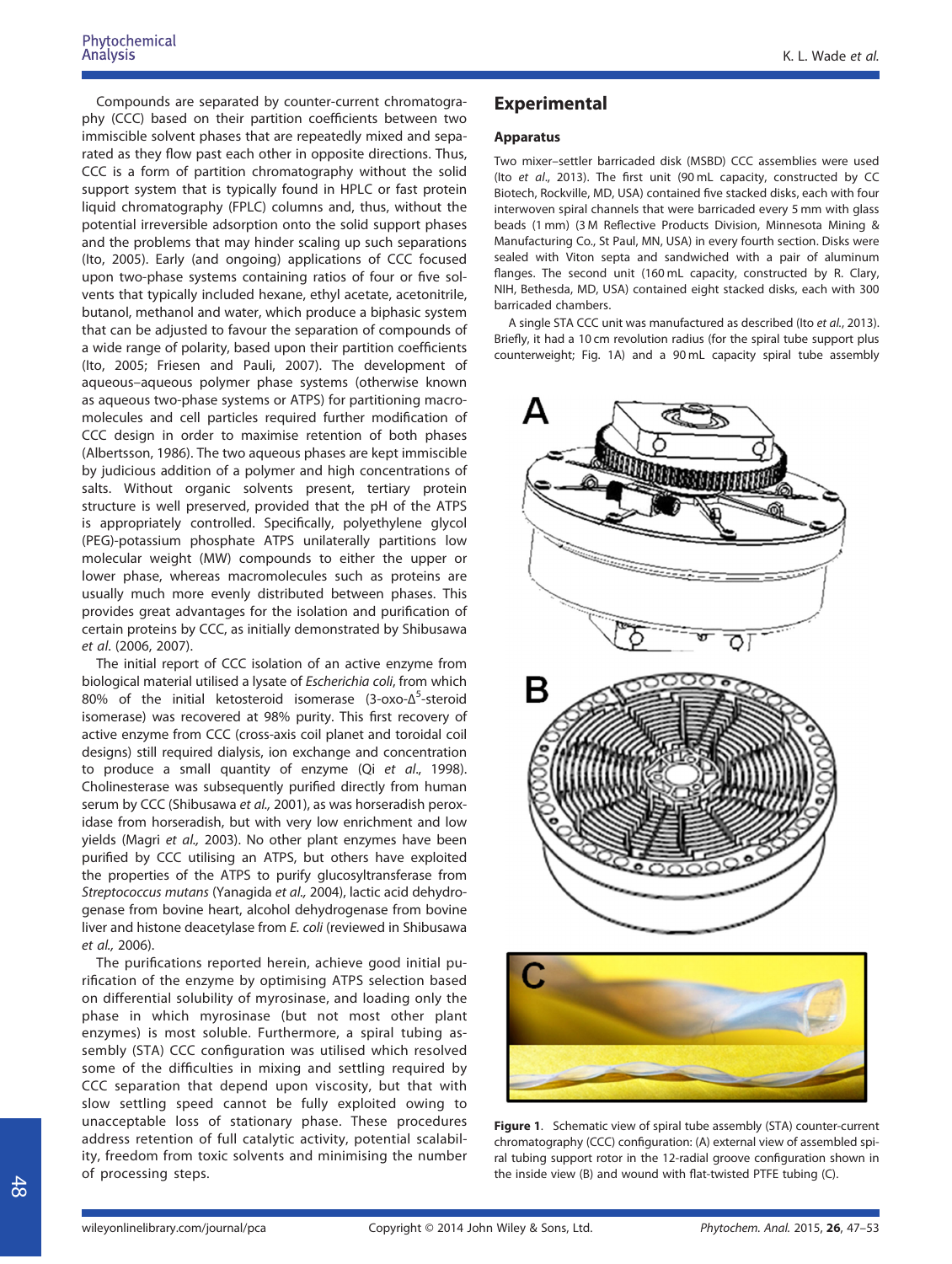(provided by CC BioTech, Rockville, MD, USA) with four interwoven spiral channels and 12 radial grooves (Fig. 1B) to accommodate 1.6 mm ID flattwisted polytetrafluoroethylene (PTFE) tubing (Fig. 1C).

#### Reagents

Polyethylene glycol 1000 (PEG-1000), K<sub>2</sub>HPO<sub>4</sub>, KH<sub>2</sub>PO<sub>4</sub>, gel staining and destaining supplies, and other reagents were from Sigma (St Louis, MO, USA) unless otherwise specified. Water was distilled. All sodium dodecyl sulphate (SDS) polyacrylamide gel-electrophoresis (PAGE) materials and Coomassie Brilliant Blue R-250 were from BioRad (Hercules, CA, USA).

#### **Procedures**

Preparation of aqueous two-phase systems. A 1:1 (v/v)) mixture was made in a separatory funnel from stock solutions of (A) 32% w/w PEG-1000 in water and (B) 25% (w/w) potassium phosphate buffer (made by adding 62.5 g  $K_2HPO_4$  and 62.5 g  $KH_2PO_4$  to 375 g water). Both salt and PEG solutions were degassed prior to mixing and subsequent phasing out at room temperature. The two phases were separated for use as CCC mobile and stationary phase, as well as for making the crude plant extract preparations. Final pH for each phase was 6.6 (Shinomiya et al., 1996).

Preparation of crude myrosinase extracts. Seven-day-old daikon sprouts (Raphanus sativus) and 3-day-old broccoli sprouts (Brassica oleracea var. italica) were grown commercially by Hanover Foods (Ridgely, MD, USA), freeze-dried and powdered. Fresh mustard seed (Sinapis alba) powder was obtained commercially (Ground Mustard, Gourmet Collection, McCormick & Co., Inc., Sparks, MD, USA). Fresh leaves of the moringa, or horseradish tree (Moringa oleifera), were collected in California (Moringa Farms, Sherman Oaks, CA, USA), shipped at 4 °C to Baltimore, and freeze-dried immediately and powdered. Just before use, powdered sprouts (250 mg), ground mustard seed (250 mg) or powdered moringa leaves (400 mg), were added to a mixture containing 5 mL of the pre-equilibrated ATPS lower phase and 5 mL of the pre-equilibrated ATPS upper phase (7 mL of each were used for the moringa). The extract was vortexed for 2 min then centrifuged for 10 min using a Centrific Model (Fisher Scientific, Pittsburgh, PA, USA) at  $900 \times g$ . After centrifugation, the clear lower phase containing the myrosinase activity was collected and used for injection onto the CCC. Injection volumes were 2 mL for the daikon, broccoli and mustard samples, and 3 mL for the moringa samples. An aliquot of the yellowish to greenish upper phase was examined for myrosinase activity and run on SDS-PAGE for comparison purposes. The pelleted plant material was discarded.

Measurement of myrosinase activity. Disappearance of sinigrin, as a measure of myrosinase activity, was monitored spectrophotometrically (Shikita et al., 1999). Briefly, an aliquot of the myrosinase-containing desalted fraction was added to a 1 mL quartz cuvette containing 10 mm sodium phosphate buffer, pH 6.0, 500 μM ascorbic acid, and, finally, 50 μ<sup>M</sup> sinigrin, added last, after blanking (final concentrations). Other samples, that is, upper and lower ATPS phases of the crude plant extracts and the CCC column contents following fractionation, already contained sufficient concentrations of potassium phosphate and needed no additional buffer in the assay reaction mixture. Absorbance at 227 nm was measured for 3 min. Myrosinase activity was based on a molar extinction coefficient for sinigrin of 7000 L/mol/cm. Total protein was measured by  $A_{280}$  and by the bicinchoninic acid (BCA) method (Smith et al., 1985) as adapted for microtitre plates (Fahey et al., 2004).

Determination of partition coefficient for myrosinase from crude daikon extract. Phase development was guided by determination of partition coefficients ( $K_{\text{up/lp}}$ ; partition coefficient of upper phase to lower phase) of daikon proteins as described by Ito et al. (2007). Freeze-dried, powdered daikon sprouts (4 mg) were vortex-mixed in a test tube containing 1 mL pre-equilibrated ATPS. Following phase separation, 50 μL aliquots of each phase were added to separate cuvettes with appropriate

volumes of buffer, and myrosinase activity was measured as described in the section entitled 'Measurement of myrosinase activity', in order to determine its partition coefficient.

Counter-current chromatography. Briefly, the multilayer spiral CCC coils were loaded with PEG-rich stationary phase. The lower phase of the crude plant extract was injected onto the column, and then eluted with the (lower) salt-rich mobile phase, at 800 rpm with counterclockwise, tail-to-head elution at 0.3–0.5 mL/min with a Shimadzu pump (Shimadzu Scientific Co., Columbia, MD, USA). Thus, the stationary phase is essentially being used to remove solubles from myrosinase, which then elutes rapidly in the mobile phase. A MicroKros hollow fibre (Spectrum Laboratory Products, New Brunswick, NJ, USA) was placed on-line, directly before the inlet of the UV detector monitoring at 280 nm (LKB Uvicord IIS, Pharmacia Biotech, Uppsala, Sweden) in order to continuously de-salt the effluent by tangential flow ultrafiltration at 3.0 mL/min. Enzyme activity was measured for each fraction (50–60 fractions at 4 min/fraction.)

Analysis of CCC fractions by SDS-PAGE. The SDS-PAGE was performed using a BioRad Mini-Protean II Apparatus (Bio-Rad, Hercules, CA, USA) and BioRad 10-well ReadyGels (15% Tris-HCl) or BioRad Mini-Protean TGX Precast 4-15% Gels. Tank buffer contained 25 mm Tris, 192 mm glycine and 0.1% w/w SDS. Loading buffer was 250 mm Tris, pH 7 with 40% glycerol and 2% SDS; dithiothreitol and bromophenol blue were added just before running (ReadyGels) or 31.5 mm Tris-HCl, pH 6.8, 10% glycerol, 1% SDS, 0.005% bromophenol blue, 355 mm 2mercaptoethanol (TGX Gels). Crude plant extracts (upper and lower phases) were desalted with Zeba Spin 7 K MWCO desalting columns (Thermo-Fisher Scientific, Pittsburgh, PA, USA) and solutes in the CCC fractions were concentrated about fivefold with Amicon Ultra 3 K MWCO centrifugal filters (EMD Millipore, Billerica, MA, USA) and run at 125 V (ReadyGels) or 200 V (TGX gels) for 30–35 min. Preparation for loading in the 50 μL wells was as follows: plant extracts – about 10 μL of the upper and lower phases were mixed with 20 μL sample buffer; concentrated CCC fractions – a quantity approximately equivalent to 75 μL of the undiluted fractions was mixed with 20 μL sample buffer; myrosinase standard – 10 μL was mixed with 20 μL sample buffer. Prior to gel loading, samples were incubated with the sample buffer in a boiling water bath for 5 min. BioRad Precision Plus All Blue MW standards (10 μL loaded) were used with TGX Gels, and a mixture of bovine serum albumin, ovalbumin, carbonic anhydrase, soybean trypsin inhibitor and RNase was used with ReadyGels. Proteins were visualised with 0.03% Coomassie Brilliant Blue R-250 in acetic acid:isopropanol:water (2:5:13), and gels were destained in 4:4:2 acetic acid:isopropanol:water. Native gels were also run with BioRad Mini-Protean TGX Precast 4–15% Gels. Tank buffer contained 25 mm Tris and 192 mm glycine (no SDS), and samples were loaded with BioRad Native Sample Buffer. Gels were run at 200 V for 30–35 min and stained as above.

Further purification of myrosinase by affinity chromatography. The CCC fractions with myrosinase activity were maintained at 4 °C, and the proteins were concentrated in 15 mL CentriPrep-10 concentrators (Amicon, Beverly, MA, USA), prior to loading on an open  $1 \times 2$  cm column of concanavalinA-Sepharose (Pharmacia, Piscataway, NJ, USA) that had been washed and pre-equilibrated at 0.2 mL/min with a buffer (10 mL) containing 0.5 M NaCl, 30% glycerol and 2 mm dithiothreitol (DTT). Fractions (1 mL) were then eluted from the column with the same buffer but also containing 250 m<sub>M</sub> methyl-α-D-mannopyranoside (Sigma, St Louis, MO, USA), at a flow rate of 0.1mL/min. Active fractions were pooled and concentrated in a CentriPrep-10 concentrator.

# Results and discussion

This paper describes the rapid isolation of catalytically active plant myrosinase (thioglucoside glucohydrolase; E.C. 3.2.1.147), at high yield and purity, involving three main steps: (i) selective solvation; (ii) counter-current chromatography (CCC) using an aqueous two-phase system (ATPS) mixture of potassium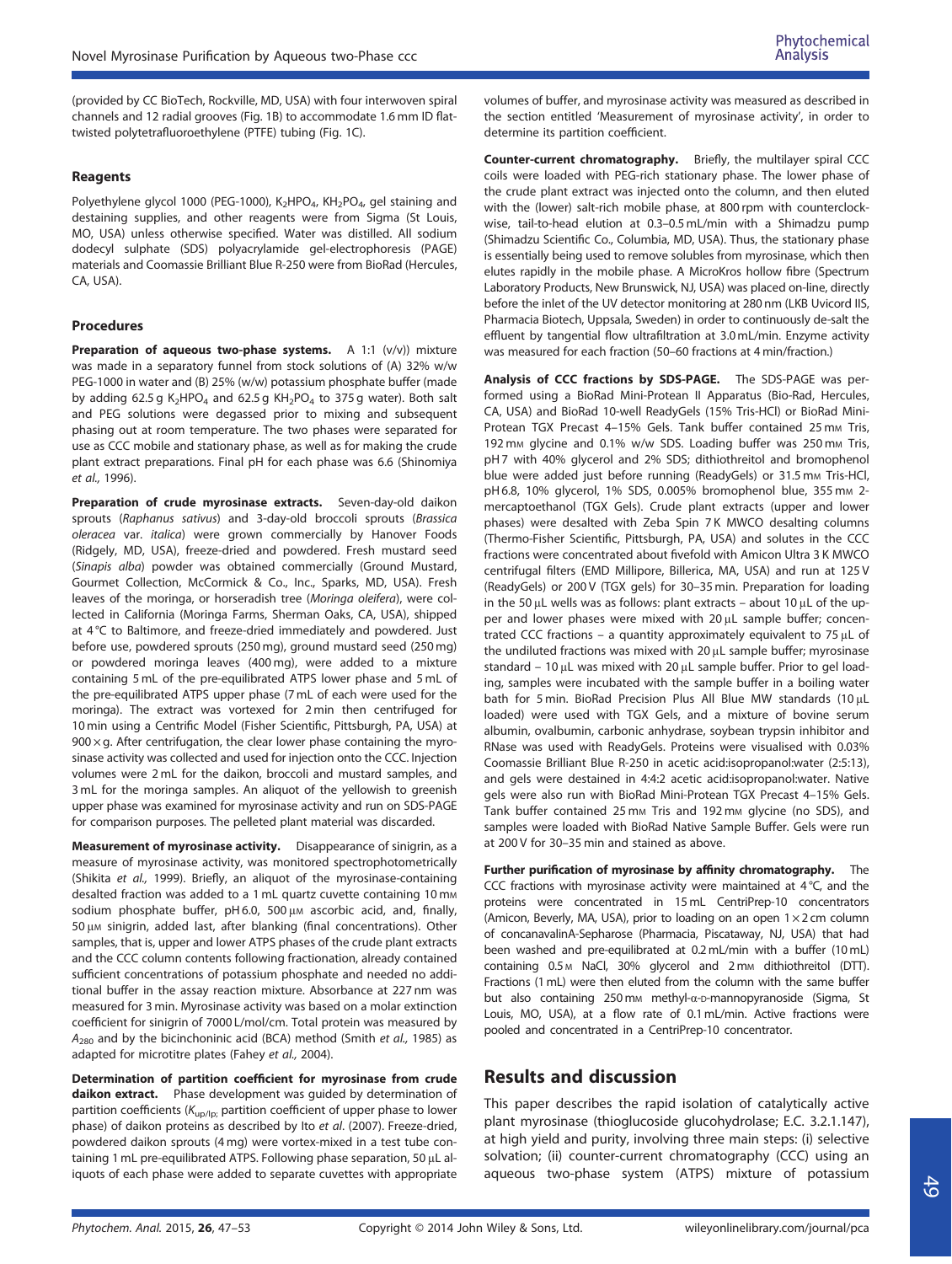phosphate and polyethylene glycol (PEG); and (iii) in-line desalting. The CCC benefited from modifications of existing designs of both the mixer–settler barricaded disk (MSBD) CCC and the spiral tube assembly (STA) CCC. Using affinity chromatography and gel electrophoresis, we verify that the recovered enzymatic activity co-migrates with highly purified myrosinase standards.

#### The CCC configuration and design

A variety of CCC configurations were evaluated in an effort to maximise phase retention and resolution, thus enhancing the separation of myrosinase from other plant proteins and coextractives. Initial experiments not reported here included the use of a hydrodynamic CCC (J-type) and a hydrostatic-type CCC (fast centrifugal partition chromatography). Active daikon myrosinase was isolated using the 160 mL mixer–settler CCC with a barricaded spiral disk assembly (Ito et al., 2007, 2013) with the ATPS described herein. High-yield purifications, however, were achieved using a STA CCC with flat-twisted PTFE tubing (Fig. 1), previously designed for purification of proteins in ATPS systems, which greatly facilitates the mixing, settling and retention of stationary phase (Ito, 2005). Stationary phase retention is generally similar to that of the 90 mL CCC (MSBD). Dipeptides and proteins can be separated on this system, whereas usually they cannot be separated on traditional multilayer coil CCC columns due to inadequate mixing of ATPS phases. The system was further modified by winding the spiral coils with flattened and then helically twisted PTFE tubing that presents an ovoidal cross-section (Fig. 1C), thus providing even greater phase mixing

and peak resolution. This design is much more amenable to scaling than the MSBD CCC.

#### Choice of a suitable ATPS

Initial partitioning and myrosinase activity assessments, the latter to avoid denaturing or inhibiting ATPSs, were carried out in 7 mL glass vials, with the ATPS PEG-1000 potassium phosphate system developed by Shinomiya et al. (1996). With this system, PEG-1000 is combined with mono- and di-basic potassium salt at various ratios to achieve ATPSs spanning a pH range from 9.2 to 6.6. Commercially available myrosinase (Sigma, St Louis, MO, USA) was used to evaluate the candidate ATPSs. The greatest enzymatic activity was maintained with the most acidic (pH = 6.6) ATPSs, with higher pH causing loss of activity. The partition coefficient ( $K_{\text{uo/lp}}$ ) for myrosinase was 0.08, determined by measuring activity in diluted aliquots of both upper and lower phases. Thus, interestingly, and fortunately, essentially all of the myrosinase activity was partitioned to the lower salt-rich phase, while many of the plant proteins and pigments migrated to the upper PEG-rich phase. The presence of myrosinase in the lower, but not in the upper phase, was confirmed using SDS-PAGE (Fig. 2A–D). Within the CCC, using this ATPS, myrosinase has a short retention time  $(t_R)$ , eluting just after the solvent front.

Further benchtop tests of ATPSs with mixtures of PEG-400 and PEG-1000, and alteration of the ratios of upper and lower phases, resulted in much better retention of myrosinase in the stationary phase and a higher  $K_{\text{up/lp}}$  (Table 1) but, in all cases, it eluted in a broad, low peak (data not shown) and this



Figure 2. The SDS-PAGE gels for myrosinase-rich fractions obtained by CCC (STA) from (A) daikon, (B) mustard, (C) broccoli and (D) moringa. Fractions were concentrated about fivefold with centrifugal filters (3 K MWCO) then prepared as described in the 'Experimental' section. Lanes: (1) MW standards; (2) crude tissue extract in upper phase of solvent system (not utilised for chromatography); (3) crude tissue extract in lower phase of solvent system; (4–9) peak myrosinase-containing fractions; (10) myrosinase standard. Red rectangles highlight myrosinase bands.

| <b>Table 1.</b> Determination of partition coefficients for daikon myrosinase |                                                                                                                                                                                                      |              |                                                                     |                                                          |  |  |  |
|-------------------------------------------------------------------------------|------------------------------------------------------------------------------------------------------------------------------------------------------------------------------------------------------|--------------|---------------------------------------------------------------------|----------------------------------------------------------|--|--|--|
| Solvent system <sup>a</sup>                                                   | 32% PEG-1000                                                                                                                                                                                         | 100% PEG-400 | 25% potassium phosphate<br>(12.5% each, $K_2HPO_4$ and $KH_2PO_4$ ) | Myrosinase partition<br>coefficient $(K_{\text{up/lp}})$ |  |  |  |
| 1 <sub>b</sub>                                                                |                                                                                                                                                                                                      |              |                                                                     | 0.08                                                     |  |  |  |
|                                                                               |                                                                                                                                                                                                      |              | 15                                                                  | 0.03                                                     |  |  |  |
|                                                                               |                                                                                                                                                                                                      |              | 10                                                                  | 0.33                                                     |  |  |  |
|                                                                               |                                                                                                                                                                                                      |              | 10                                                                  | 1.27                                                     |  |  |  |
|                                                                               |                                                                                                                                                                                                      |              | 15                                                                  | 5.27                                                     |  |  |  |
| 6                                                                             |                                                                                                                                                                                                      |              | 30                                                                  | 6.57                                                     |  |  |  |
|                                                                               | $K_{\text{up/lp}}$ , partition coefficient of upper phase to lower phase.<br><sup>a</sup> Stock solutions prepared by weight (w/w).<br>bSystem that we ultimately chose for myrosinase purification. |              |                                                                     |                                                          |  |  |  |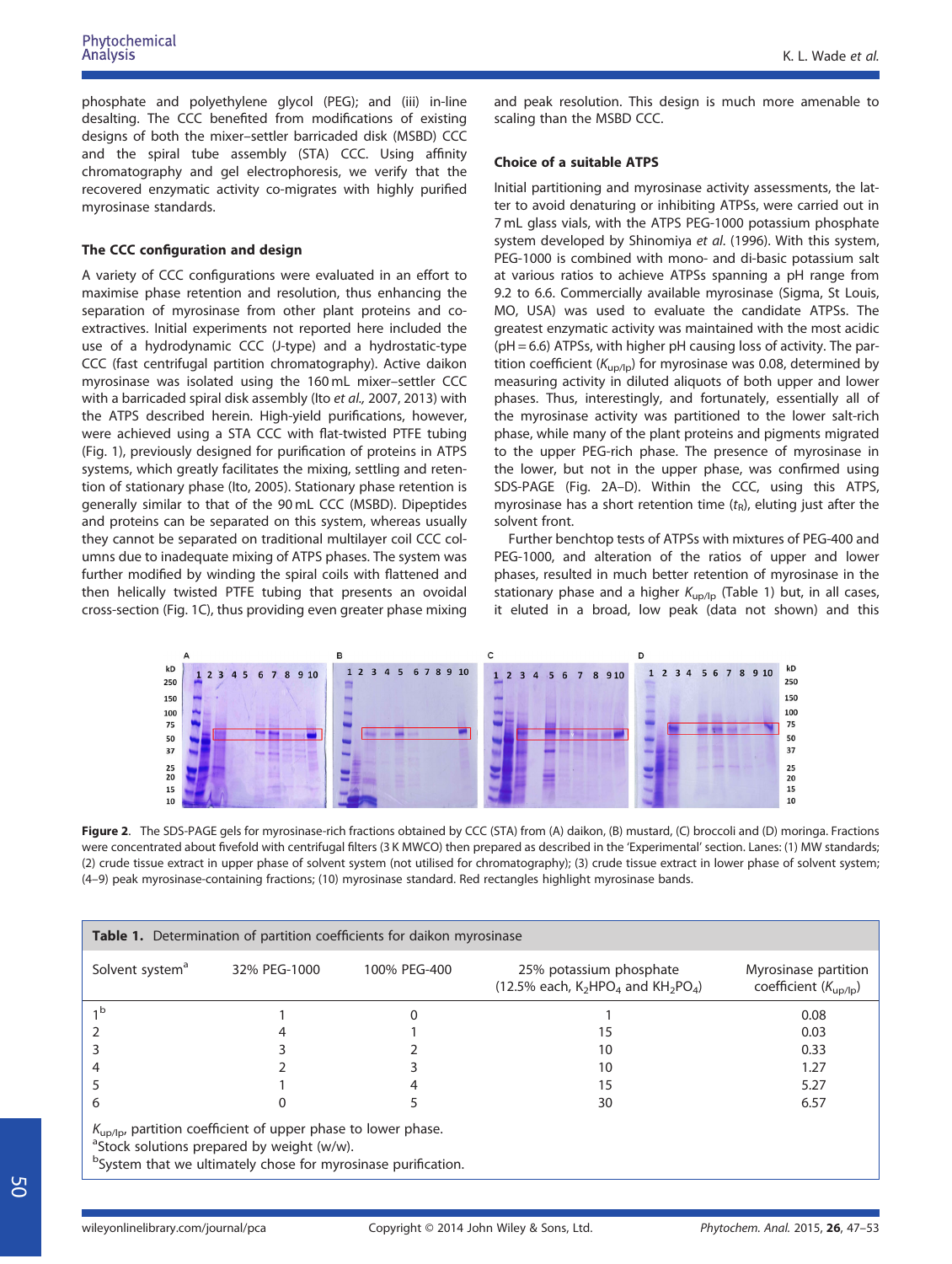approach was abandoned in favour of the better resolution obtained with the original system, even though the  $t<sub>R</sub>$  of myrosinase was quite low. In contrast to the bulk of other proteins, highly preferential partitioning of myrosinase into the lower phase has permitted the use of a phase system that might otherwise be regarded as unconventional due to the fact that the partition coefficient  $(K_{\text{up/lp}})$  for our target enzyme is extremely low in this system.

#### Myrosinase stability

We determined in preliminary experiments that catalytic activity of purified myrosinase is best preserved with a low salt concentration and cold, but not freezing, temperatures (data not shown). This would prove problematic for myrosinase that elutes in the lower salt phase, which contains potassium phosphate concentrations as high as 1.64 M. The standard buffer used to assay myrosinase activity contains 20mm sodium phosphate, buffer pH 6.0. Raising the potassium phosphate salt concentration to ca. 80 mm in a myrosinase enzyme assay (to simulate 1:20 dilution of an untreated column fraction) reduced activity by about one-third. The absence of any buffering salt reduces the activity by about 75%. Consequently, continuous on-line de-salting of the effluent from our CCC runs was performed in order to maintain a low, but not zero, phosphate concentration in the assay mixture. Thus, some 'apparent reduction' may occur as an unavoidable artefact of assay conditions and results may somewhat underestimate the activity of the eluted enzyme.

#### Applicability to range of plant sources of myrosinase

Separation of active myrosinase from crude extracts of daikon sprouts (freeze-dried sprouts resuspended in ATPS) was first evaluated on multiple CCC configurations by using the same ATPS solvent system. Enrichment was generally comparable in the MSBD and STA configurations (Table 2), and was as high as 45-fold. Other plant sources of crude myrosinase were then evaluated, each of which is known to differ from the daikon myrosinase, using the STA configuration. Purification of myrosinase from mustard seed, broccoli and moringa essentially worked as well as that from daikon, with all of the myrosinase activity partitioning to the lower ATPS phase before chromatography (Table 2) and sharp peaks of eluted activity (Fig. 3) with all four plant sources. The CCC stationary phase retention was about 75% in the chromatography of myrosinase from each plant source, and myrosinase purification was as high as 62-fold (from moringa), and between 58 and 79% of myrosinase activity was recovered (from broccoli and moringa respectively).

#### Purification of the myrosinase active complex

The SDS-PAGE gels (Fig. 2) demonstrated that the major band in CCC fractions containing myrosinase activity runs at approximately 63 kDa for each of the extracts, consistent with published values for the monomer MW for myrosinase from daikon (61 kDa) (Shikita et al., 1999), mustard seed (67 kDa) (Van Eylen et al., 2006) and broccoli (62 kDa) (Lianqing, 2009). Moringa

Table 2. Counter-current chromatography purification of myrosinase from daikon sprouts, mustard seed, broccoli sprouts and moringa. Myrosinase yield and activity is shown for the initial aqueous plant extract, the lower (mobile) phase (prior to CCC loading) and the CCC fractions. All extracts were chromatographed using the spiral tube assembly (STA) CCC configuration, and daikon was also chromatographed using a 90 mL mixer–settler barricaded disk (MSBD) CCC configuration

| Source of myrosinase                          | Myrosinase  | Recovery/purification |              |                  |
|-----------------------------------------------|-------------|-----------------------|--------------|------------------|
|                                               | Units $(U)$ | Specific activity     | Purification | Overall recovery |
|                                               |             | (U/mg protein)        | (-fold)      | (% of initial)   |
| Initial aqueous plant extract                 |             |                       |              |                  |
| Daikon                                        | 5.48        | 0.069                 |              |                  |
| Mustard                                       | 3.03        | 0.058                 |              |                  |
| <b>Broccoli</b>                               | 4.95        | 0.059                 |              |                  |
| Moringa                                       | 4.73        | 0.018                 |              |                  |
| Lower (mobile) phase [CCC (STA)] <sup>a</sup> |             |                       |              |                  |
| Daikon [for CCC (MSBD)]                       | 2.92        | 0.237                 | 3.43         |                  |
| Daikon                                        | 2.57        | 0.238                 | 3.45         |                  |
| Mustard                                       | 2.47        | 0.263                 | 4.54         |                  |
| <b>Broccoli</b>                               | 4.39        | 0.322                 | 5.51         |                  |
| Moringa                                       | 2.66        | 0.040                 | 2.20         |                  |
| CCC fractions <sup>b</sup>                    |             |                       |              |                  |
| Daikon, by CCC (MSBD)                         | 2.02        | 1.27                  | 18.5         | 36.8             |
| Daikon, by CCC (STA)                          | 2.49        | 1.58                  | 22.9         | 45.4             |
| Mustard, by CCC (STA)                         | 2.38        | 2.42                  | 41.8         | 78.7             |
| Broccoli, by CCC (STA)                        | 2.89        | 0.85                  | 14.6         | 58.5             |
| Moringa, by CCC (STA)                         | 3.74        | 1.12                  | 61.5         | 79.2             |

<sup>a</sup>The solubility of myrosinase in the CCC lower (mobile) phase is about the same as its solubility in the initial aqueous plant extract, however, substantial activity is lost if fractions are not de-salted immediately. This is performed in-line after collection from the CCC (see footnote b), but for practical reasons was not done pre-injection for these samples, thus these values are depressed as an experimental artefact.

<sup>b'</sup>Specific activity' and 'purification' values provided for the fractions containing peak activity.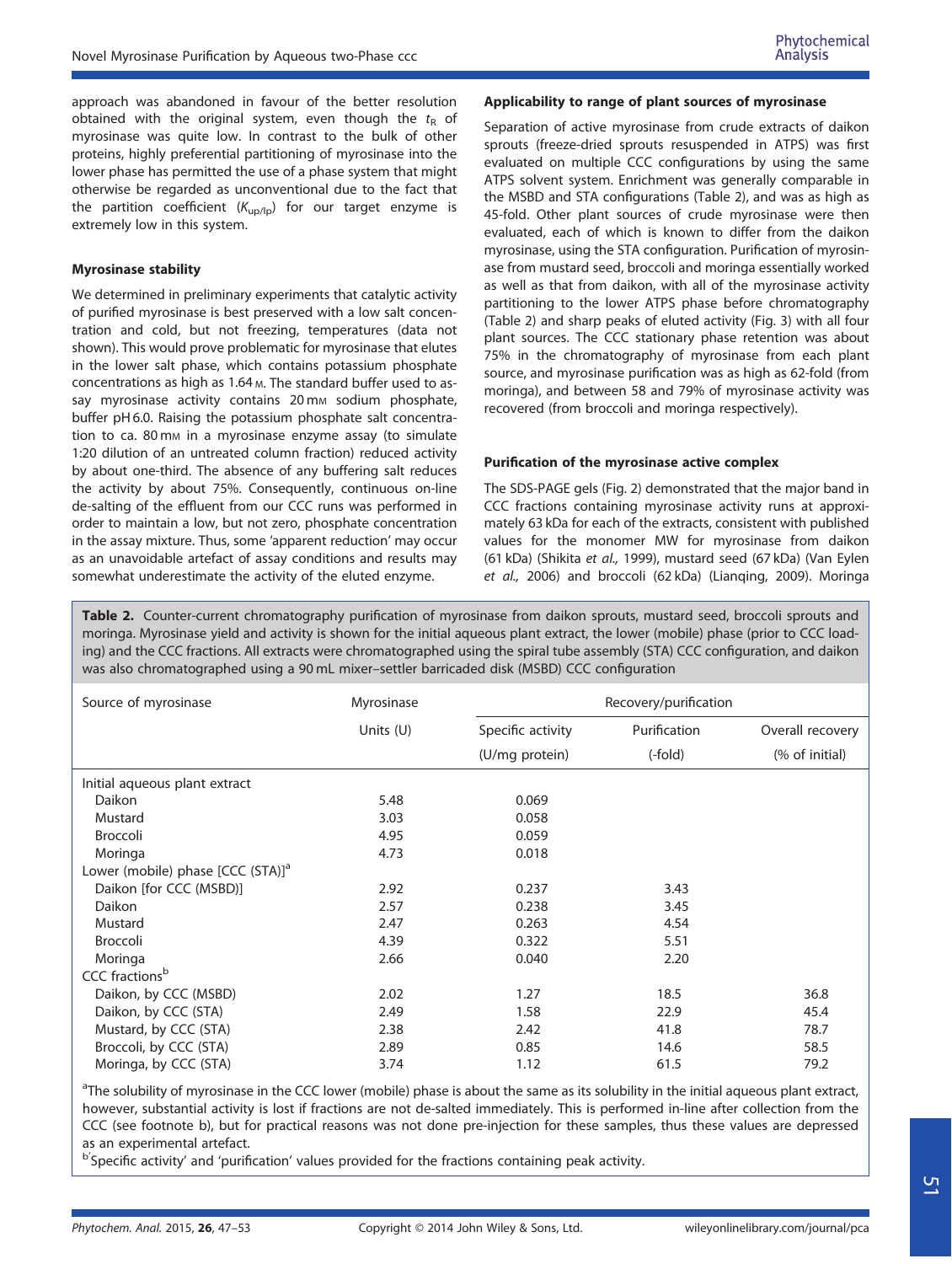#### Phytochemical Analysis



Figure 3. The CCC (STA) chromatograms and myrosinase activity purified from four different sources: (A) daikon – freeze-dried 7-day-old daikon sprouts (Raphanus sativus); (B) mustard – commercial ground mustard seed (Sinapis alba); (C) broccoli – freeze-dried 3-day-old broccoli sprouts (Brassica oleracea var. italica); and (D) moringa – freeze-dried leaves of the horseradish tree (Moringa oleifera). Dry plant material was comminuted into equal portions of the solvent system upper and lower phases, which were vigorously mixed, then centrifuged, and only the lower phase was used for CCC with inline de-salting of the eluent prior to detection by absorbance at 280 nm as described in the 'Experimental' section (solid line; relative scaling). Myrosinase activity (dashed red line) and specific activity (dotted blue line) are plotted against a common axis.

myrosinase has not been characterised. A number of minor, lower MW bands are visible in each of the myrosinase fractions. These are presumed to be the myrosinase binding proteins and/ or myrosinase-associated proteins that have been well documented (Bellostas et al., 2008). Myrosinase complexes range in size from 140 to 600 kDa and they contain proteins ranging from 10 to 110 kDa (Bellostas et al., 2008). A final concanavalin A purification step on representative fractions from CCC-purified daikon (Fig. 4) confirms the continued retention of these proteins that are critical parts of the myrosinase complex, and are required for full enzyme activity (Geshi et al., 1998; Bellostas et al., 2008).

#### The potential for scaling up isolation

The flat-twisted tubing configuration presented here appears to be most amenable to scale-up by adaptation to current J-type commercial machines. It permits enhanced mixing of the ATPS in a manner similar to the much larger multilayered toroidal coils that have been pioneered for use with ATPS on commercially available and highly scalable J-type CCC configurations (Guan



Figure 4. The SDS-PAGE gels of daikon myrosinase (0.038 U/mg protein) purified by a 160 mL mixer–settler barricaded disk (MSBD) CCC configuration (1.3 U/mg protein), then further purified by concanavalin A-Sepharose chromatography as described in the 'Experimental' section. Only the active fractions (f4–f7) eluted with methyl-α-D-mannopyranoside are shown (which yielded 1.9, 5.6, 12 and 10 U/mg protein, respectively).

et al., 2007; Sutherland, 2007; Sutherland et al., 2011). This work and that of others suggests that scale-up of this method should be facile and predictable (Fisher et al., 2005; Guan et al., 2007; Ito et al., 2007; Wood et al., 2007; Sutherland et al., 2013), and that the use of CCCs with greater column capacity will result in a concomitant increase in the yield of catalytically active myrosinase, if they can be adapted to this or other tubing design that permits greater retention of ATPS phases. Thus, based only upon first principles, 80 g of dried moringa leaves might be used to charge one of the largest available CCCs today (18 L column capacity), for a per-run yield of about 740 Units in a gram.

#### Acknowledgements

This work was supported by the Lewis and Dorothy Cullman Foundation, the American Institute for Cancer Research, and the NIH (CA 093780). We are most grateful to: Paul Talalay (Baltimore, MD, USA) for discussions; Janet Gutierrez (Monterrey, MX) for preliminary evaluation of alternative CCC configurations; Rodney Perdew (Sherman Oaks, CA) for providing fresh moringa leaves; and Katherine Stephenson (Baltimore, MD, USA) for technical assistance.

## **References**

Albertsson P-Å 1986. Partition of Cell and Macromolecules, 3rd edn. J. Wiley & Sons Ltd: Chichester; 265–327.

Bellostas N, Petersen IL, Sørensen JC, Sørensen H. 2008. A fast and gentle method for the isolation of myrosinase complexes from Brassicaceous seeds. J Biochem Biophys Meth 70: 918-925.